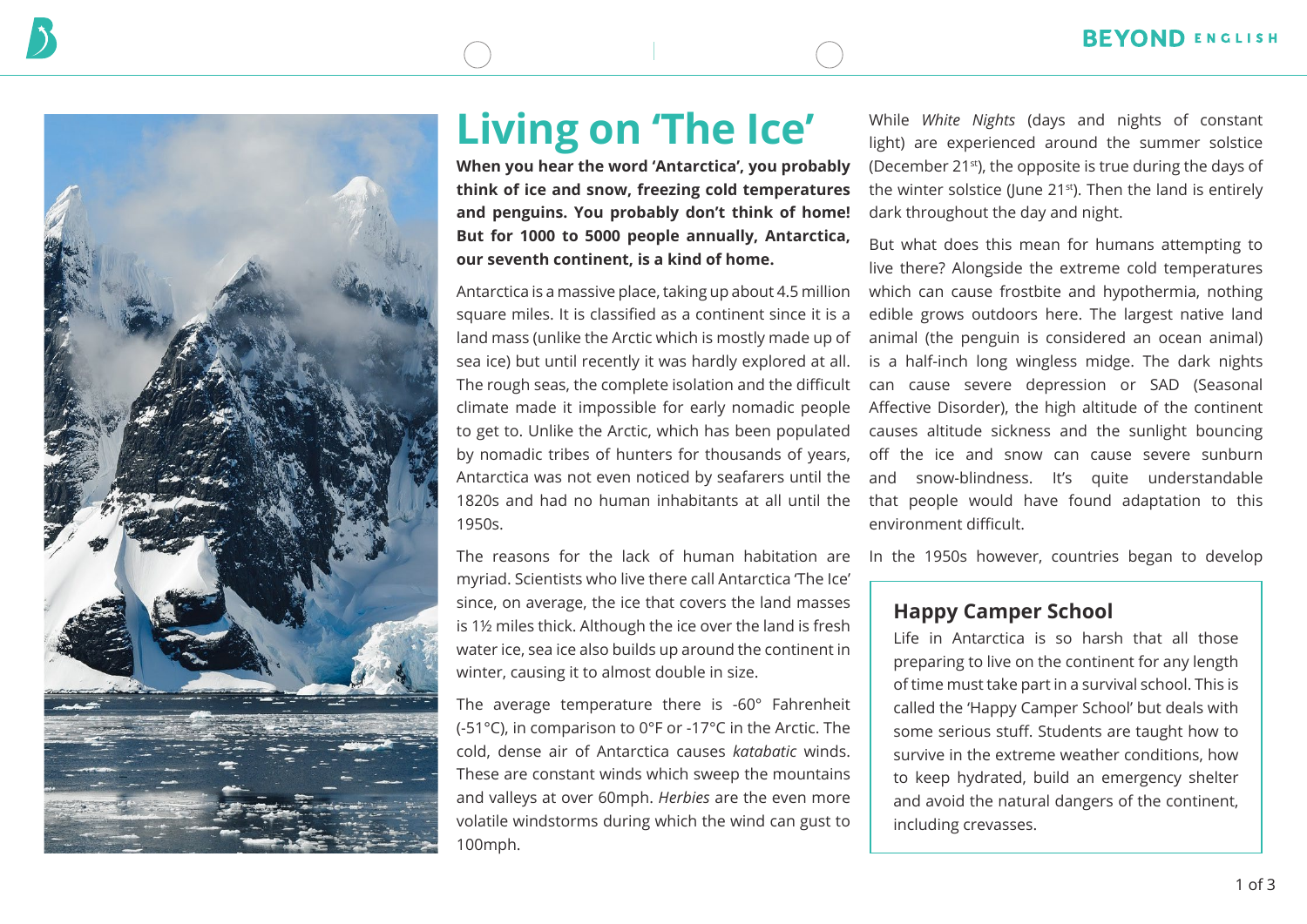

an interest in Antarctica. It was seen as a fabulous scientific research prospect since the winter nights were incredibly dark for observation of the solar system, the harsh environment was perfect for testing equipment for difficult terrain and conditions (as on the moon and other planets) and it provided a perfect place for studying ocean creatures like penguins and whales.

Since Antarctica doesn't belong to any one country and doesn't have a government of its own, countries argued for some years over who had rights to it. Seal and whale hunters nearly wiped out several species of animals who fed near its shores. In 1959 twelve countries signed Antarctica Treaty, agreeing to use the area for scientific and peaceful purposes only. These countries were Argentina, Australia, Belgium, Chile, France, Spain, New Zealand, Norway, South Africa, the Soviet Union (now Russia), the United Kingdom and the United States of America. Since then, 38 countries have signed the treaty.

At the moment, there are over 50 research stations on Antarctica, owned by a number of countries. Some of these are summer-only stations, while others, such as the American sites of McMurdo and South Pole Station and the Argentinian Esperanza, are year-round facilities. Some of these stations have had to be rebuilt several times since the blowing snow piles around the structure too quickly to be removed by human hands. The new South Pole station (opened in 2008 to replace two earlier structures) uses an ingenious system to limit the effects of this problem. The station is built on hydraulic stilts, the principle being that the snow will blow under the station rather than over and around it. As the snow piles higher, the station can be jacked up on its stilts giving it extra years of usability. Despite this solution, scientists estimate it will still need to be

### **Fancy growing up on Antarctica?**

Both Chile and Argentina maintain stations on the continent that are more like small towns. The Chilean station town is known as Frei Montalva Station or Villa Las Estrellas and maintains a population, even in winter of about 80 people. The Argentinian town is called Esperanza and has about 55 winter residents. Both of these stations have schools, medical stations and other facilities such as gyms.

The Argentinian station made the news in 1978 when the first native Antarctican was born there. His name is Emilio Marcos Palma and officially he holds citizenship to Argentina. His mother and father were sent to the station in the final months of her pregnancy as part of an experiment to determine if Antarctica could be colonised by families. Since 1978, 11 children have been born within the zone defined by the 1959 treaty as belonging to Antarctica. Emilio Palma was the most southerly birth however, being born on a peninsula of the main continent of Antarctica.

#### replaced in 2050.

The research stations combine the state of the art scientific equipment and labs needed for research with the more prosaic requirements of human life. Most stations contain gyms, medical units, saunas, kitchen and dormitory style living arrangements. Greenhouses